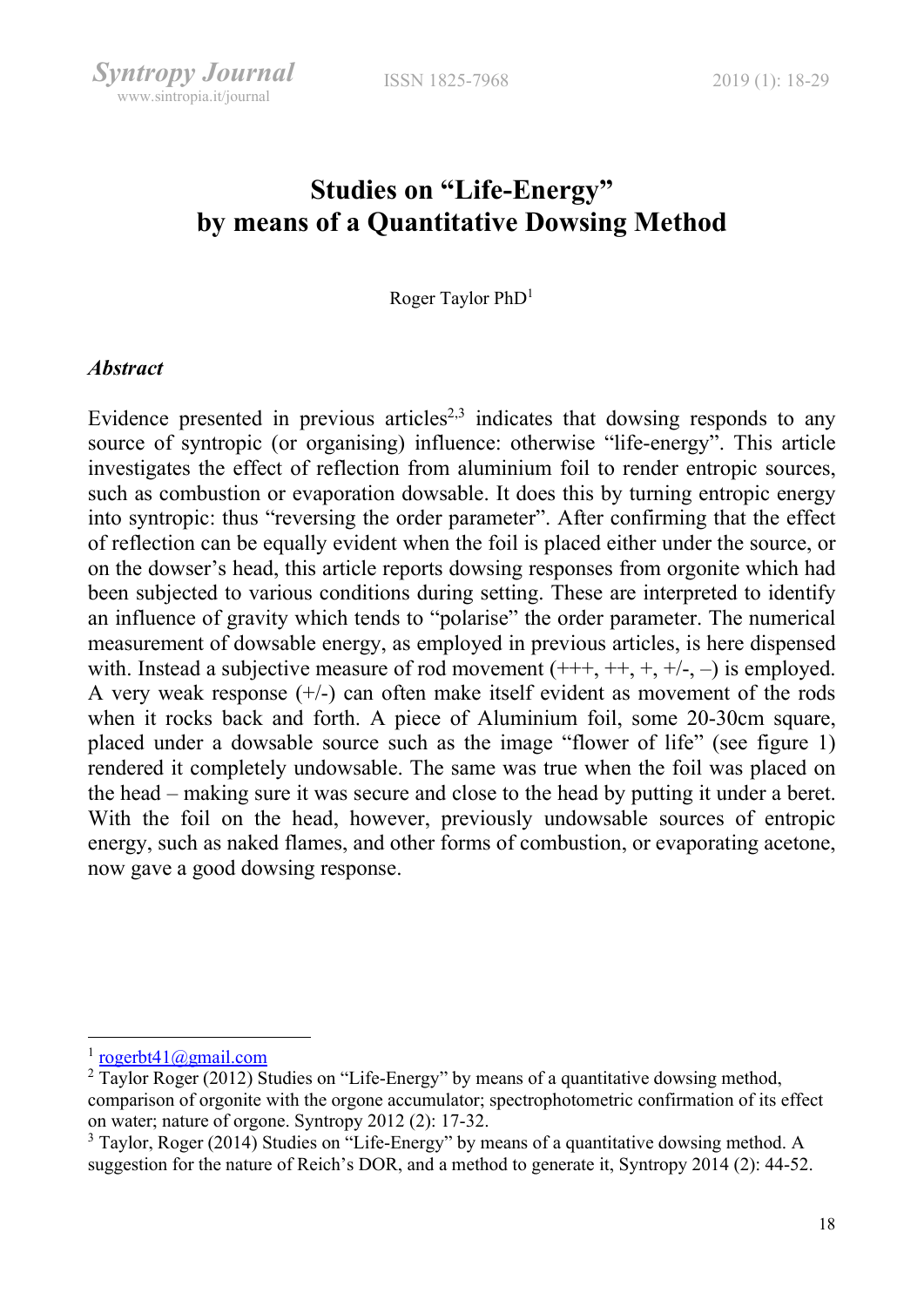# Reflection from aluminium reverses the "order parameter": syntropic/entropic. Evidence for a syntropic influence of gravity during the setting of orgonite.

Orgonite was expected to have syntropic energy. It was thus a surprise that, on turning over a disc-shaped piece of orgonite, that it dowsed entropically. While many orgonites (commercially made, as was the piece employed in previous articles) include particles of aluminium alloy (which could complicate matters from the reflection effect) the only metal in this disc was steel wool, cut as small as possible (2-4mm) with scissors. In further experiments steel wool was packed into jam jar lids before pouring on the resin mix. I first confirmed that, as before, such a jam jar lid dowsed syntropic on the upper and entropic on the lower side. Then, I used a piece of paper printed with what I found to be a potent source of syntropic energy: the geometric figure "flower of life" (Figure 1). After allowing the orgonite to set with the flower of life image under it, the lid was found to dowse syntropically on both sides.



Figure 1: Flower of Life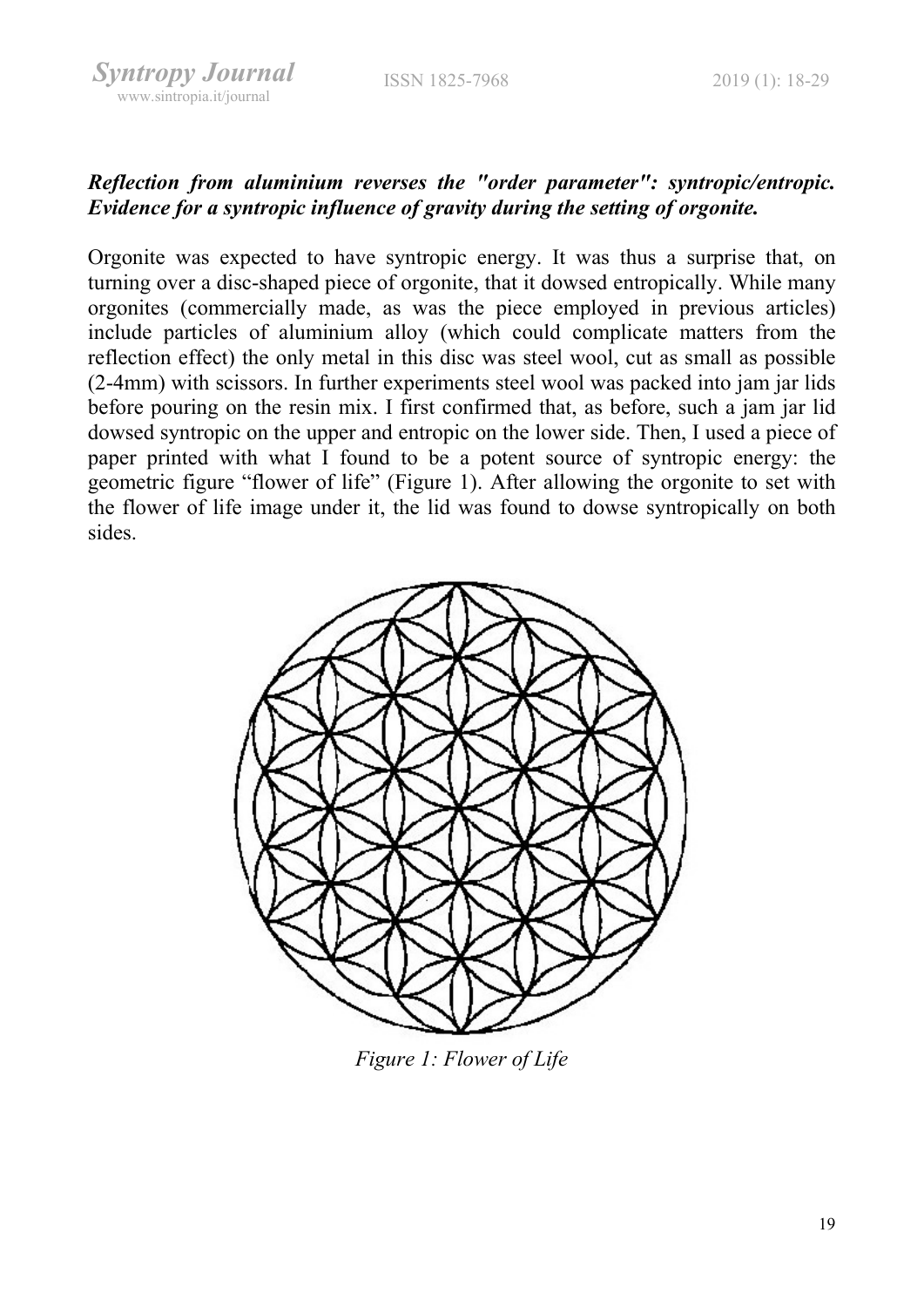Next the resin was first poured into a glass tube (10cm x 1.5 cm diameter) and quickly packed with steel wool, before allowing it to set in one of several arrangements. As expected, when the tube was set upright, the upper end dowsed syntropically and the lower entropically. However, here in the northern hemisphere, the lower end would be a little nearer the north pole, so the result could have been due to the influence of terrestrial magnetism. The effect of a strong magnetic field was thus tested by putting button magnets at either end of the tube and arranging that the tube could be slowly rotated end-over-end (1 rev in about 5sec). This was done to equalise the effect of gravity. The magnets were arranged to create a magnetic field in the tube with upper end north, and lower south. The result was that the upper end (polar north) dowsed syntropic and the lower (south) entropic. Clearly magnetism affects the order parameter during setting of orgonite. A tube rotating with no magnets would avoid the influence both of magnetism and gravity was next tested, and dowsed, as expected, syntropic at both ends. As a final test, the upper end of the tube was tilted towards north, so as to expose it to the earth's field in the reverse direction from which it had been exposed when vertical. The result was the same: upper end syntropic and lower entropic as before.

Attempts were then made to expose orgonite to an entropic field. A previous article had shown how a syntropic field became entropic on passing through a solution of alum in that it slowed the growth of seedlings, and discharged very quickly the dowsable energy of previously-charged water. Again, making use of a paper image of the flower of life, this time placed over a steel baking tray containing 2% alum solution. (Preliminary tests had established that this was sufficient to turn the energy of the flower of life from syntropic to entropic). The orgonite was prepared in a jamjar lid as before, and quickly set up under this baking tray, so as to expose it to an entropic field during setting. This orgonite was now found to dowse entropic on both sides. This is the reverse of the orgonite which had been exposed to the syntropic field of flower of life without alum, which dowsed syntropic on both sides.

Dowsing results were compared between a piece of orgonite containing aluminium turnings (as used in all the previous work) with one made with only steel: wire wool. The former often showed the extreme variability while the one without aluminium was much less variable. This was probably occurring if most of the dowsable energy was coming from the reflective Al particles. This would give a more intense response when chemtrail conditions exposed the orgonite to a strong entropic field, but much less by the solar radiation alone, as was the case with orgonite made with wire wool.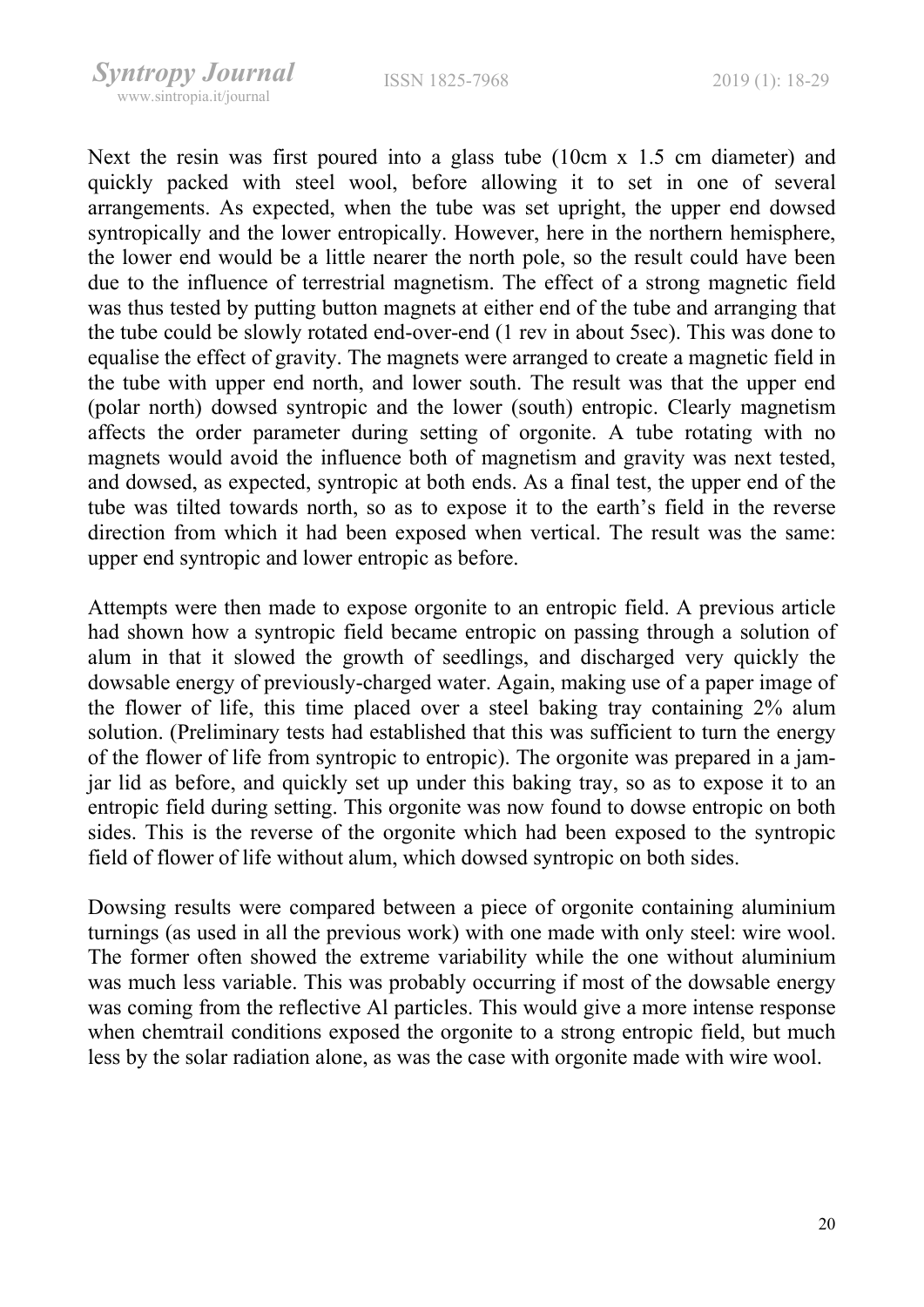# Discussion

Clearly orgonite is sensitive to both gravity and magnetism, either of which can override the basic syntropic field that orgonite is known for. But the effect goes with whatever influence is stronger. Thus, we see that gravity will over-ride the effect of terrestrial magnetism, while powerful magnets completely over-ride the effect of gravity.

Leaving aside the question of the basic physics of orgonite (how the contact of conductive metals with the setting dielectric could affect the order parameter) this article explores the finding that the upper end of a piece of orgonite came to dowse syntropically. Two possible influences are considered: gravity and magnetism. After several experiments, it is concluded that terrestrial magnetism is not enough, and gravity must be invoked to explain this finding.

While gravity is usually considered, in Newtonian terms, as an attractive force bringing masses together. As such, throughout the history of the universe, gravity can be seen bringing small particles together, to form increasingly larger particles, so eventually causing the appearance of stars, galaxies, etc. In this way (as immediately suggested by my grandson) it is of course a syntropic influence.

#### Evidence for holographic and "holo-temporal" aspects of reality.

It has become clear to me that I get no dowsing response when my attention is focussed on a neutral object, such as a stone or a piece of paper. It is only when the object has certain geometric, or other special properties, that the dowsing response is elicited, and causes my rods to move towards each other. Thus, in particular, images on paper are in general undowsable unless they have certain (usually geometric) properties. Images of people, however, are often quite strongly dowsable, and form the main concern of this article.

The previous section showed that with the reflection from aluminium foil the dowsable influence undergoes "reversal of the order parameter." That is: from syntropic to entropic, and vice-versa. Thus, while my normal response is to syntropic influences, these become undowsable on reflection, while on the other hand previously undowsable entropic influences, such as a gas burner, or evaporating acetone become strongly dowsable. Furthermore, it is not necessary to arrange the foil under the object, since the same purpose can be achieved by wearing foil on my head while dowsing.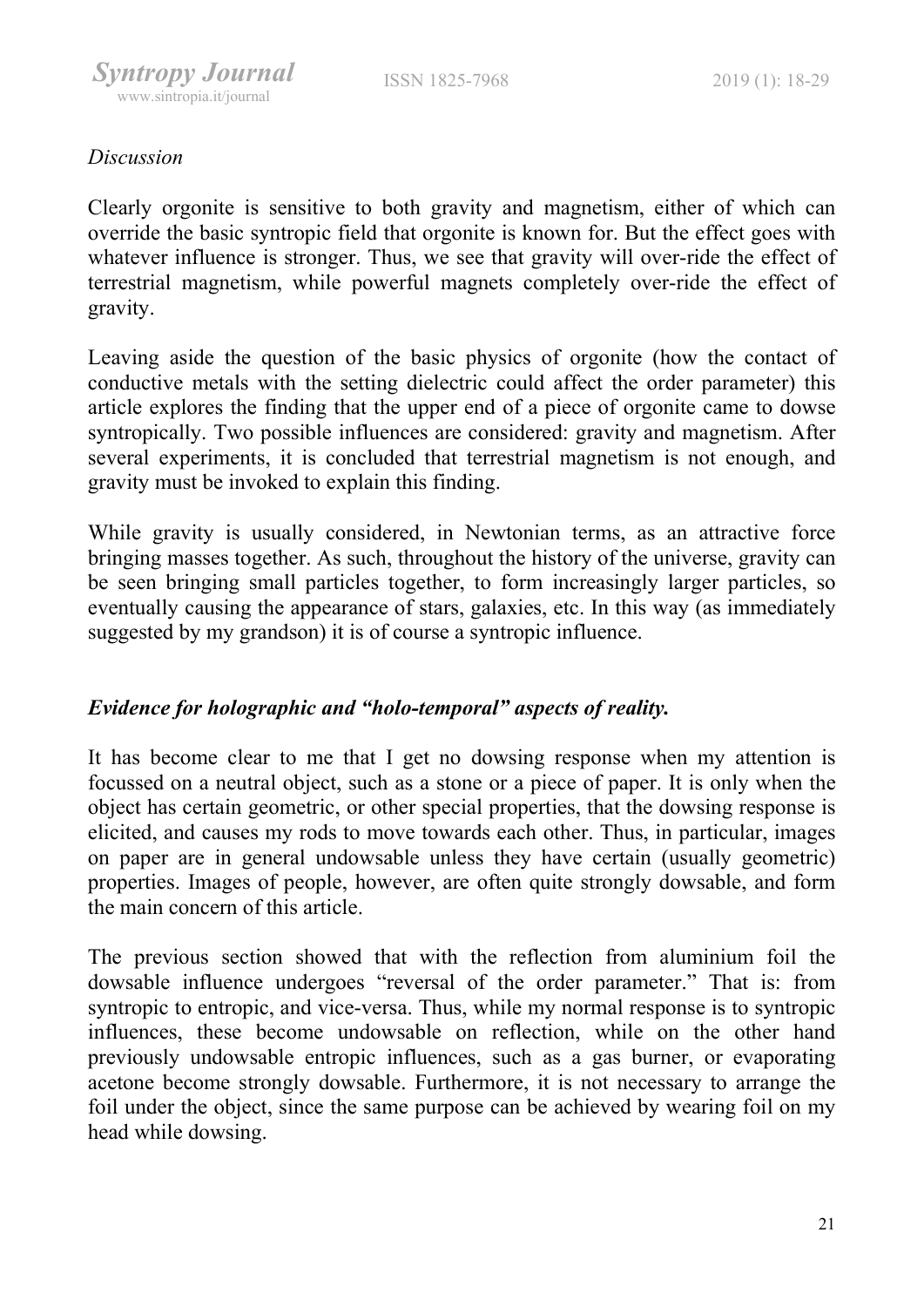#### **Methods**

The source (usually an image on paper) on a suitably low table, or a bed, with or without a shield placed over it, and then dowse it with rods. For me the response consists of a tendency of the rods to come together. While I have explored a method to quantify such a response, in most of this current work I was merely judging the intensity subjectively from the way the rods moved: as  $++, +, +, +, -$ , and  $-$ . For dowsing the entropic property of a source, I wear a ~10cm diameter piece of foil on my head – kept in place, and close to the head by putting it inside a beret.

# The third eye sees holographically

It is thought that, rather than the eyes, a dowser receives information via the pineal gland, or "third eye". On the internet I managed to find two holograms of people's faces, together with the photos from which they were produced. One was of Einstein, and the other of a woman, Dr Hack - presumably a colleague of Einstein. On dowsing the photos, Einstein gave a strong response, and Hack much weaker. Significantly, my response to the two holograms matched that to the photos perfectly – even though by eye they were indistinguishable (Figure 2).



Figure 2. Holograms: (a) Einstein. (b) Hack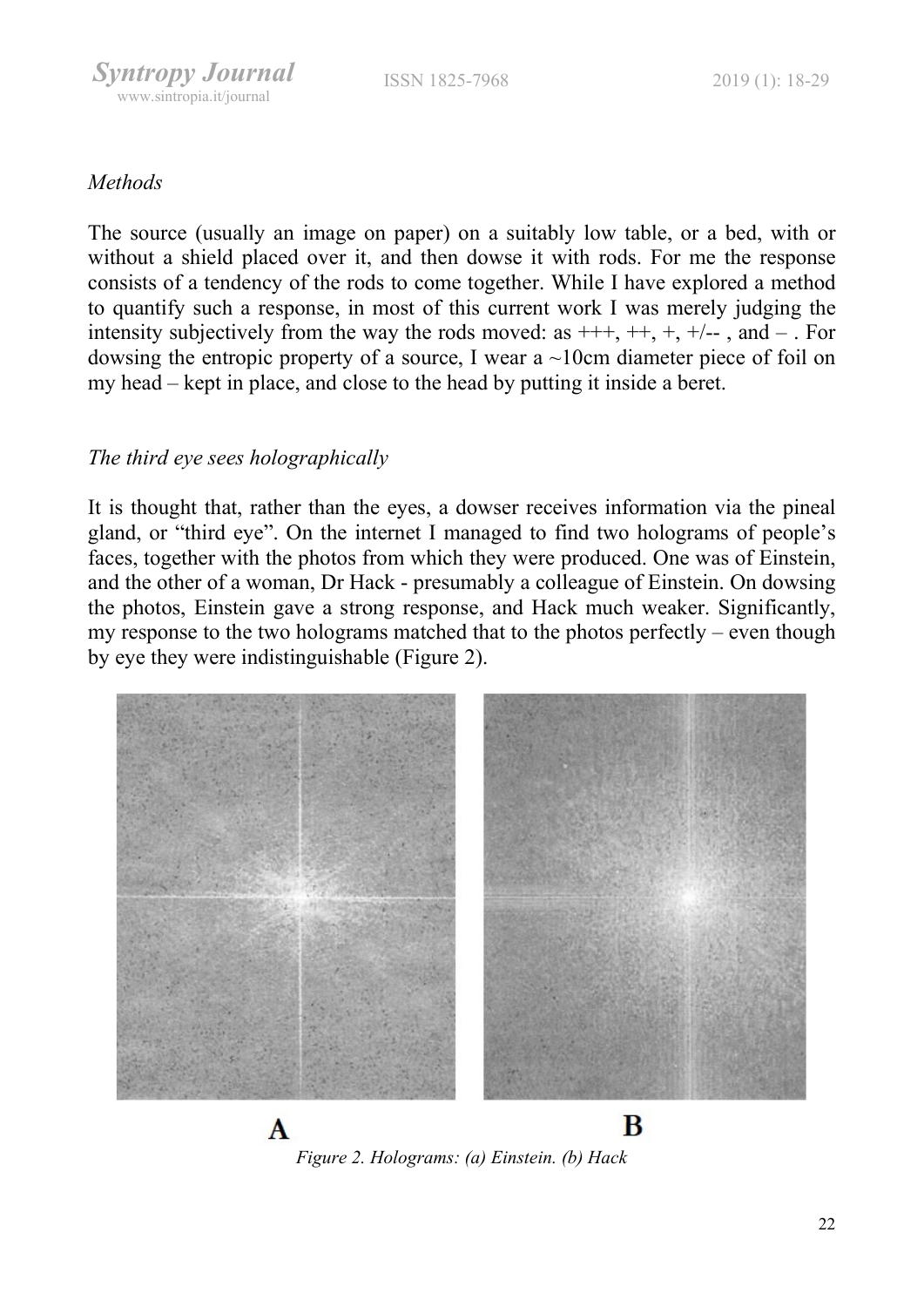To confirm the role of the third eye I found that certain images became undowsable under glass, where they were perfectly visible to the eye. This led to explore the shielding effects of various materials on my response to various sources.

## Shielding materials

After testing a number of materials, I settled on these four, in order of "transparency" to dowsable energy: Glass  $(2mm)$  > Paper > Steel  $(\sim 1mm)$  > Polystyrene (expanded  $\sim$ 8mm)

As glass I have tried that from picture frames, or windows (some of the latter did not pass so well, and must have an additional component). Paper can include even heavy cardboard. Steel must not be alloyed with certain metals, but my stainless pan is OK, as was a heavy cast-iron cooking pot. Plastics vary widely, e.g. polythene is not a strong shield. Among metals, aluminium and silver shield completely, at first, and then with time the field finds its way through, depending on the thickness. And it finds its way through copper very quickly.

Since, as I found, geometric sources were only shielded by the opaquest material (polystyrene) I have worked mainly with photos of human faces - as prints on A4 paper. Dowsing was done either without (syntropic) or with foil on my head (entropic).

#### Dowsable sources

As a syntropic geometric source, the Flower of Life has been used previously; for entropic geometry I looked up "evil geometry" and came upon with the pentagram shown inf figure 3. The swastika, however, in spite of its use as symbol by the Nazis, dowsed strongly syntropic.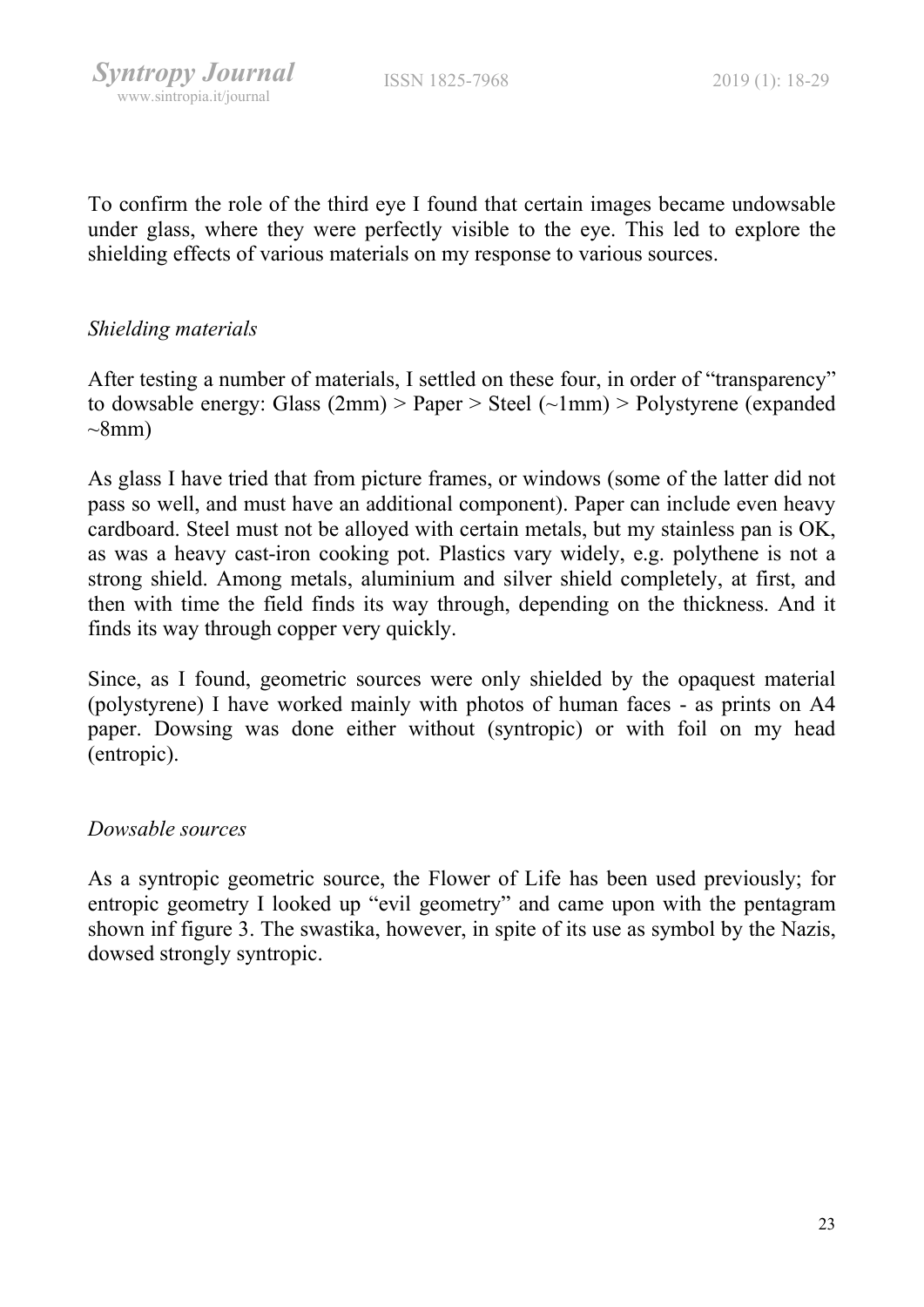

Figure 3. Geometric sources: (a) Flower of Life (syntropic); (b) Pentagram (entropic)

Photos of most ordinary people are weakly dowsable – usually mainly syntropic, but below are listed some significantly stronger, and more distinctly either syn- or entropic, under the four levels.

Some influential people dowse clearly both syntropic and entropic, e.g. Stalin.

# Results

A great many sources were tested. In order to make them as far as possible comparable, they had to be flat, and small enough to be covered by my piece of glass. Thus, most of them have been images on paper. (Indeed often, for the higher levels, it was only possible to test images). Sources are listed below under each of the four levels, according to the shielding they pass. In general, as will be seen, the higher the level, the less it can penetrate. Thus, as progressively higher-level sources are dowsed, they become blocked by progressively more transparent shielding materials.

The following are syntropic, in being dowsed without foil on my head:

Level 1: This is the most penetrating, being passed by glass, paper and steel, and only blocked by some plastics, and aluminium and silver. Includes geometric sources such as pyramids and the flower of life, and electromagnetic sources, such as "scalar" or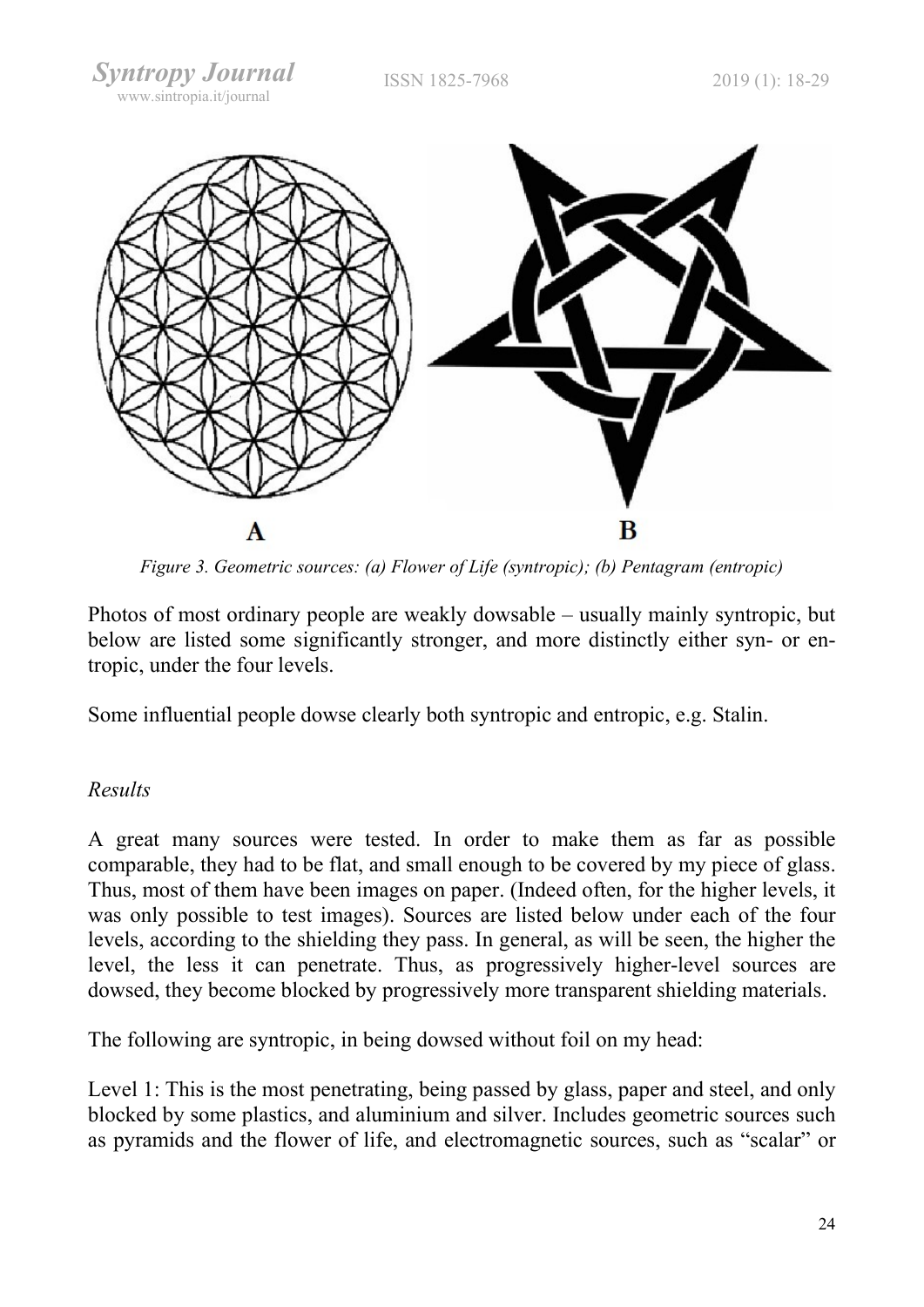torsion fields - best produced by applying square-wave frequencies to non-inductive coils.

Level 2: Passed only by glass and paper; blocked by steel, plastics etc. Includes many images of "good" people e.g.: Churchill, Einstein. (And even some sacred images of Jesus and Buddha). And some paintings. Most ordinary people, including me, have this to a greater or lesser extent, as does my imprinted meditation. I have done much work dowsing images of people. The intensity of response varies very widely: from very weak (ordinary "boring" people such as David Cameron) to very strong for others. Among those dowsing strongly, it is quite clear, are some who have both syntropic and entropic fields, including Stalin, Mao, and many leading politicians such as Tony Blair, Trump and Bill Clinton.

Level 3: Passed only by glass; blocked by paper, steel, plastics etc. Includes my Buddhist teacher John Crook, Keshe's  $CO<sub>2</sub>$  GANS, both my plasma healing devices, a Chinese painting, Lynne McTaggart and Teilhard de Chardin.

Level 4: Blocked by all shields - even by glass. Includes Dalai lama (although at a low intensity according to rod movement), Sai Baba, some sacred images and mandalas, and the imprinted influence of a global meditation.

Entropic influences likewise, fall into four levels:

Level 1: Passed by glass, paper and steel; only blocked by polystyrene etc. Having nothing geometric which might suit, I put "evil geometry" into Google and came up with the pentagram used here (Figure 2). Also, in level 1 is the strong entropic field obtained by passing the syntropic field from a non-inductive coil though alum solution.

Level 2: Passed by glass and paper; blocked by steel, polystyrene etc. Includes people commonly thought to be "bad". Hitler, Brzezinski, Kissinger, Netanyahu. I chose these because they were purely entropic but as stated above, many leading figures dowse both with and without foil on my head. On the other hand, many run-of-themill politicians, such as Cameron have little dowsable energy, either syntropic or entropic.

Level 3: Passed only by glass; blocked by paper, steel, polystyrene, etc. Includes (perhaps surprisingly) Obama and Theresa May. Also, a Polish expressionist poster on my wall.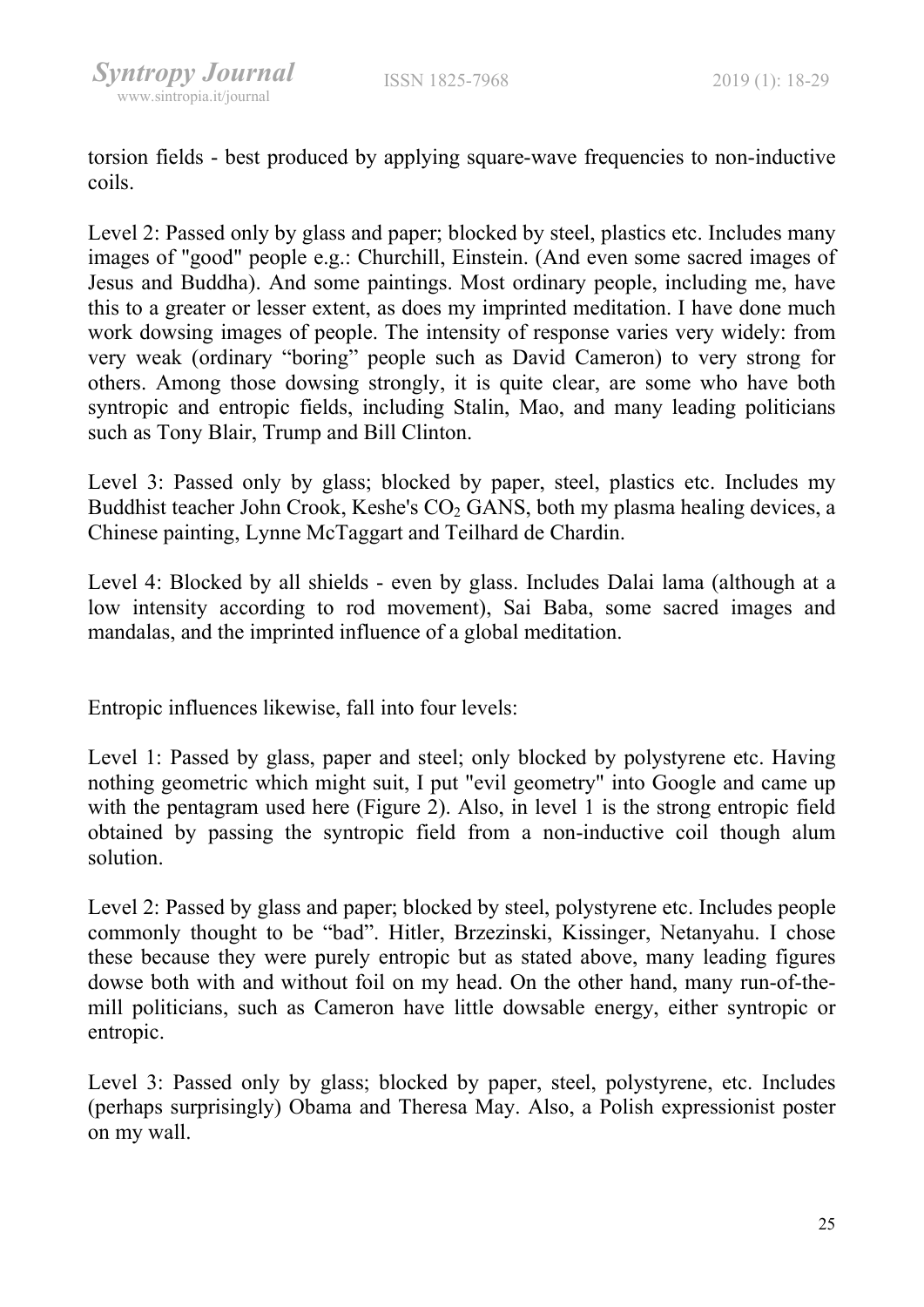Level 4: Blocked even by glass. Includes Hilary Clinton, Nigel Farage, Rumsfeld and Goebbels. Also, some paintings by Hieronymus Bosch.

Throughout this work every influence I have dowsed has fallen into one or other level. Strangely perhaps I have never found an influence for which it was difficult to assign a level.

So, I chose 8 images, more-or-less purely syn- or en- tropic, for further study, and placed them under various shielding materials. In the Fig. 3 below gives the shielding materials in order of penetrability, with my dowsing response for each image, either alone or under each of the four shields. These results are best summarised by a diagram (Figure 4).

| Syntropic                | None     | Glass<br>(2.5mm) | Cellulose<br>(1 sheet paper) | Iron<br>(1 <sub>mm</sub> steel) | Polystyrene<br>(8mm expanded) |
|--------------------------|----------|------------------|------------------------------|---------------------------------|-------------------------------|
| Sai Baba                 | $^{+++}$ | ---              | ---                          | ---                             | ---                           |
| <b>Teilhard de</b>       | $^{+++}$ | $^{+++}$         | ---                          | ---                             | ---                           |
| <b>Chardin</b>           |          |                  |                              |                                 |                               |
| <b>Churchill</b>         | $^{++}$  | $^{+++}$         | $^{+++}$                     | ---                             | ---                           |
| <b>Flower of</b><br>Life | $^{+++}$ | $^{+++}$         | $^{+++}$                     | $^{+++}$                        | ---                           |
| Entropic                 |          |                  |                              |                                 |                               |
| <b>Goebbels</b>          | $^{+++}$ | ---              | ---                          | ---                             | ---                           |
| <b>David Rockefeller</b> | $^{+++}$ | $^{+++}$         | ---                          | ---                             | ---                           |
| <b>Hitler</b>            | $^{+++}$ | $^{+++}$         | $^{+ + +}$                   | ---                             | ---                           |
| Pentagram                | $^{+++}$ | $^{+++}$         | $^{+ + +}$                   | $^{+++}$                        | ---                           |

Figure 4. My response to these images, alone or under the 4 shields, in order of penetrability

Then, for each source, I laid over it increasing thicknesses of the most impenetrable material it would still penetrate (Figure 5):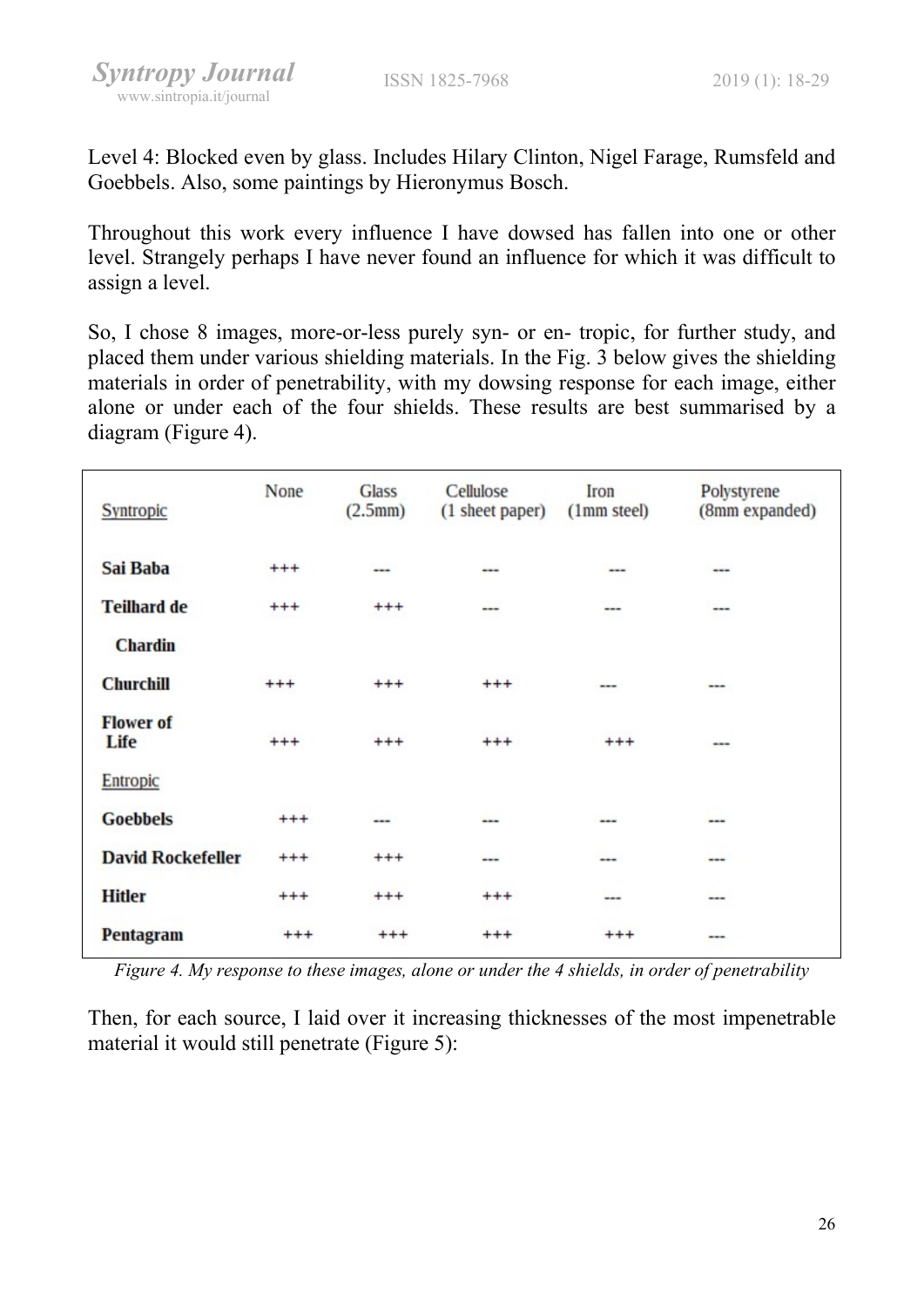| Syntropic:                          |                                                                                           |                                                                                                                                                                       |                                                                                         |
|-------------------------------------|-------------------------------------------------------------------------------------------|-----------------------------------------------------------------------------------------------------------------------------------------------------------------------|-----------------------------------------------------------------------------------------|
| Sai Baba                            | Teilhard de C                                                                             | Churchill                                                                                                                                                             | Phi spiral                                                                              |
| Glass<br>None $++$<br>$2.5$ mm ---  | Glass<br>None $++$<br>$2.5$ mm $++$<br>$^{+++}$<br>$5 \text{ mm}$<br>$13 \text{ mm}$ $++$ | Cellulose<br>None<br>$^{+++}$<br>1 sheet paper $++$<br>$8 \text{ mm stack} + +$<br>$35 \text{ mm stack } +\text{*}$<br>$15 \text{ mm}$ wood $++$<br>$45$ mm wood $++$ | Iron<br>None $++$<br>$1mm$ steel $++$<br>$\sim$ 5mm iron $++$<br>$\sim 10$ mm iron $++$ |
| Entropic:                           |                                                                                           |                                                                                                                                                                       |                                                                                         |
| Goebbels                            | Rockefeller                                                                               | Hitler                                                                                                                                                                | Pentagram                                                                               |
| Glass<br>None $++$<br>$2.5$ mm $--$ | Glass<br>None $++$<br>$2.5 \text{ mm}$ +++<br>$5 \text{ mm}$<br>$++$<br>8 mm<br>$^{+}$    | Cellulose<br>None $++$<br>$1$ sheet $++$<br>$8 \text{ mm stack}$ ---*<br>$15$ mm wood $++$<br>$45 \text{ mm}$ wood $++$                                               | <b>Steel</b><br>None $++$<br>$1mm$ $++$<br>$\sim$ 5mm $++$<br>$\sim 10$ mm $+$          |

Figure 5. Distinct permeability of material shields

The permeability of these materials must be quite distinct because the dowsable energy is stopped by the thinnest layer of the next most dense, thus: Teilhard de C. only 1 sheet paper and Churchill only 1 mm steel.

Materials used: expanded polystyrene as for ceiling tiles; A4 paper; soft wood; steel to go on hot plate;  $\sim$ 5mm thick cast iron pot  $\sim$ 10 mm with lid. And note that paper is denser than wood – perhaps due to its mineral content).

# Discussion

While of course one can dowse for anything one wishes to know (it is a matter of putting the question into one's subconscious) in my case the question has always been: "is this a source of life (or syntropic) energy?" So, as I have discussed before, my dowsing responds to any source of syntropic field, that is: a field of influence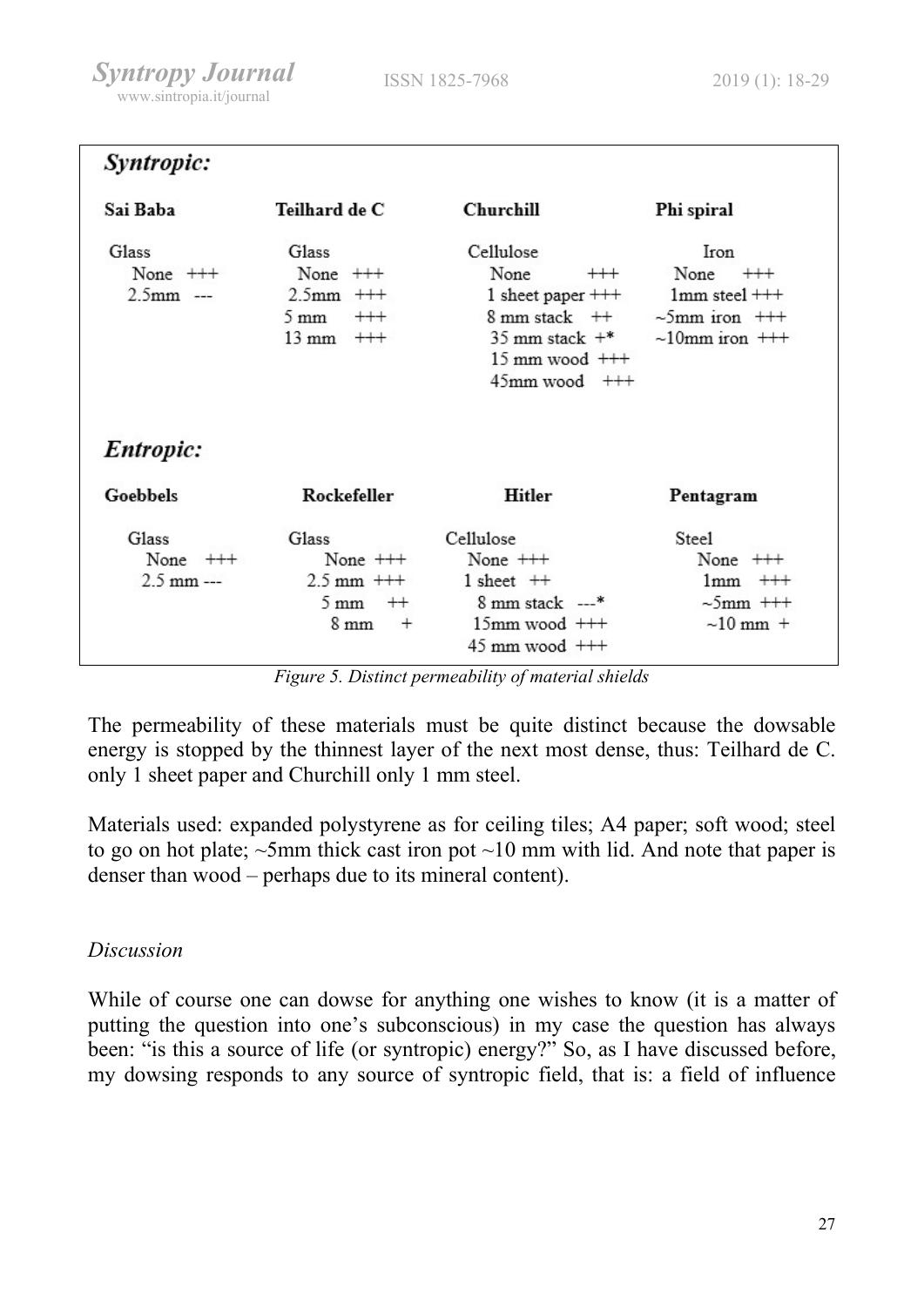promoting order or organisation, such as will e.g. enhance the growth of seedlings, and cause structuring in water as revealed by UV spectroscopy.<sup>4</sup>

I have recently found (as I think have others in the English Dowsing Research Group) that wearing a piece of Al foil on one's head effectively "reverses the order parameter", so that, instead of syntropic, one responds to any source of entropic field. Such a field will tend to randomise molecular order, and so destroy structuring of water, and inhibit seedling growth. Thus, with foil on the head one can now dowse entropic processes such as combustion and evaporation (e.g. of acetone). In addition, a strongly entropic field can be produced by passing the syntropic field from a frequency-energised non-inductive coil through a solution of alum.<sup>5</sup> At the same time, with foil on my head, I am prevented from dowsing syntropic sources, such as pyramids, etc. The aluminium foil presumably interrupts and reflects the dowser's subtle body in a critical way. This effect can also be obtained by placing the foil, not on one's head but under the source, so as to reflect its field.

This work concerns the identification of 4 levels of dowsable energy depending on whether they pass through various shielding materials. Four levels have been identified in the same way for both syntropic sources, and (with foil on my head) entropic sources.

Dowsing a piece of orgonite while shielded under various materials had shown that most metals (e.g. iron and steel) passed the dowsable field very well, while some plastics like polystyrene, blocked it. In contrast to other metals, recent studies have identified the special nature of aluminium in blocking this field. Initially, it seems, this was found by Kozyrev, see section in Claude Swanson's book.<sup>6</sup> Using a very sensitive torsion-pendulum as detector he found that processes increasing entropy, such as particularly evaporating acetone, would repeal the long arm of the pendulum causing it to rotate. This influence could be reflected from a mirror (presumably silvered) whereupon it would attract the long arm. After building such a rotor (but not in a vacuum) I was eventually able to move it with my mind, and so concluded that Kozyrev might have been doing the same.

Many readers will object that my dowsing will be influenced by my psychological response to what I see before me. This might be especially true for images of people.

<sup>&</sup>lt;sup>4</sup> Taylor, Roger. Studies on "life-energy" by means of a Quantitative Dowsing Method I. Comparison of orgonite with the orgone accumulator; spectrophotometric confirmation of its effect on water. Syntropy 2012 (2): 17-32

<sup>&</sup>lt;sup>5</sup> Taylor, Roger. Studies on "Life-Energy" by means of a Quantitative Dowsing Method. V. A suggestion for the nature of Reich's DOR, and a method to generate it. Syntropy 2014 (2): 44-52.

<sup>6</sup> Swanson, Claude, 2009: Life Force, the Scientific Basis.